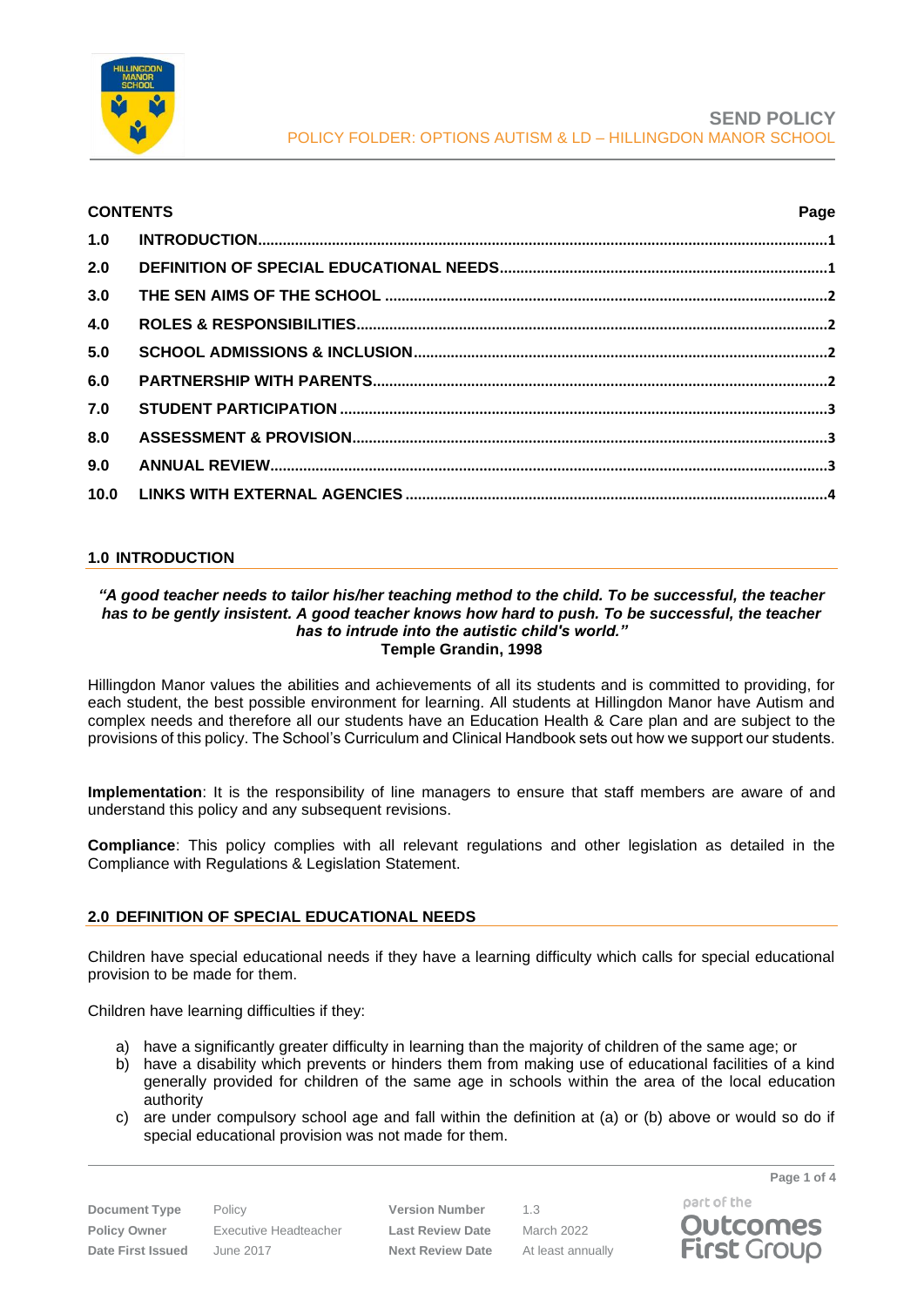

Special education provision means: educational provision which is additional to, or different from, the educational provision made generally for children of their age in schools maintained by the LA, other than special schools, in the area. All of our students attend Hillingdon Manor because it has been identified that their needs cannot be met within their Local Authority provision

# <span id="page-1-0"></span>**3.0 THE SEN AIMS OF THE SCHOOL**

- To provide a differentiated curriculum appropriate to the individual's needs and ability
- To ensure that all students have access and participate as much as possible in all school activities
- To ensure that parents and carers of students are kept fully informed of their child's progress and attainment to ensure that students are involved, where practicable, in decisions affecting their future SEN provision

Whilst many factors contribute to the range of difficulties experienced by our students, we believe that much can be done to overcome them or lessen their impact, by parents, teachers and students working together to achieve each young person's set outcomes.

# <span id="page-1-1"></span>**4.0 ROLES & RESPONSIBILITIES**

- Provision for the students is a matter for the school as a whole. The Executive Head teacher and all other members of staff have important day‐to‐day responsibilities.
- The Executive Head teacher, supported by the Head's of Education and Assistant head teachers have responsibility for the day to day management of all aspects of the school's work.
- All education staff are involved in the development of the school's policy and are aware of the school's procedures for making SEN provision, and monitoring and reviewing that provision in line with the set guidance in the Code of Practice.

# <span id="page-1-2"></span>**5.0 SCHOOL ADMISSIONS & INCLUSION**

Hillingdon Manor is set up to meet the specific needs of learners with Autism and complex needs. Hillingdon Manor believes that the admissions criteria should not discriminate against students with SEN and has due regard for the practice advocated in the revised Code of Practice 2014, in that all schools should admit students with already identified special educational needs. Please refer to our Admissions Policy and Procedures for more information

# <span id="page-1-3"></span>**6.0 PARTNERSHIP WITH PARENTS**

Hillingdon Manor firmly believes that partnership with parents plays a key role in promoting a culture of co‐ operation between parents, schools, Local Authorities and any other external agencies. This is important in enabling our students to achieve their potential.

Parents should be supported so as to be able and empowered to:

- recognise and fulfil their responsibilities as parents and play an active and valued role in their child's education and supporting them to achieve their outcomes
- have knowledge of their child's entitlement within the SEN framework
- make their views known about how their child is educated
- have access to information, advice and support during assessment and any related decision-making
- understand the processes about special education provision

**Document Type** Policy **Version Number** 1.3 **Policy Owner** Executive Headteacher **Last Review Date** March 2022 **Date First Issued** June 2017 **Next Review Date** At least annually

**Page 2 of 4**



part of the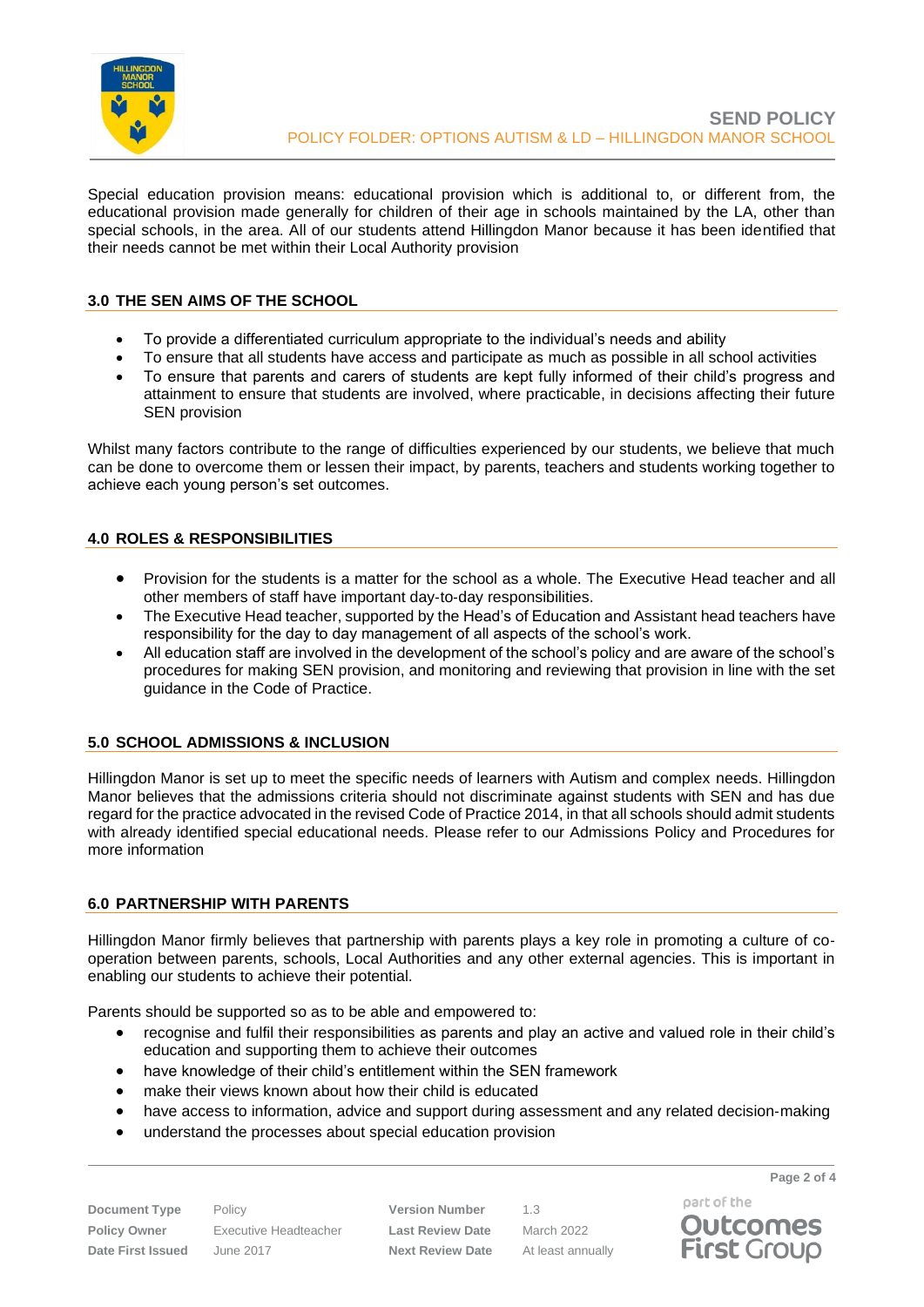

When students are "looked after" by the local authorities, every effort is made to ensure that parents are encouraged to continue to play an active role in their children's education

#### <span id="page-2-0"></span>**7.0 STUDENT PARTICIPATION**

Where possible, students at Hillingdon Manor participate in all the decision-making processes that occur in education, including the setting of learning targets and PLIMs and contributing to the annual review and transition processes. Some students at Hillingdon Manor might have severe communication difficulties, therefore, ascertaining their views may not always be easy, but the principle of seeking and taking into account the ascertainable views of the young person is important.

#### <span id="page-2-1"></span>**8.0 ASSESSMENT & PROVISION**

Provision for students with special educational needs is a matter for the school as a whole. At Hillingdon Manor, teachers and tutors deliver National Curriculum subjects in ways that meet the particular learning requirements of the students. Assessment against the Pre National Curriculum and National Curriculum level descriptors for each subject enables the school to consider individual student attainment and progress.

All students at Hillingdon Manor have short‐term targets which are devised on an annual basis at the annual review meeting. These short term targets are steps towards the student achieving the long term outcomes as stated in the student's Statement of SEN/Education Health and Care Plan.

Strategies for ensuring a students' progress will be recorded in their PLIMS).

#### <span id="page-2-2"></span>**9.0 ANNUAL REVIEW**

Education Health and Care Plans are reviewed at least annually. Annual reviews focus on what the student has achieved, what the next steps are for the pupil, reviewing the strengths and needs of the pupil and addressing any areas of difficulties that need to be resolved.

The Annual Review should:

- Assess the child's progress towards meeting the objectives/outcomes as specified in their SEN statement/EHCP
- Review special educational provision made for the student.
- Review current levels of attainment in all subject areas
- Consider the continuing appropriateness of the statement/EHCP
- Set new targets for the coming year

The Head teacher initiates the review process, sets a date and invites attendees. The Head teacher can delegate to a qualified teacher at the school any or all of the duties and functions given to them in the regulations.

In preparing for the review meeting, the Head teacher must request written advice from:

- Student's parents
- Therapy involvement (as specified within provision)
- Anyone specified by the authorities
- Anyone else the Head teacher considers appropriate

**Document Type** Policy **Version Number** 1.3 **Policy Owner** Executive Headteacher **Last Review Date** March 2022 **Date First Issued** June 2017 **Next Review Date** At least annually

part of the **Outcomes First Group** 

**Page 3 of 4**